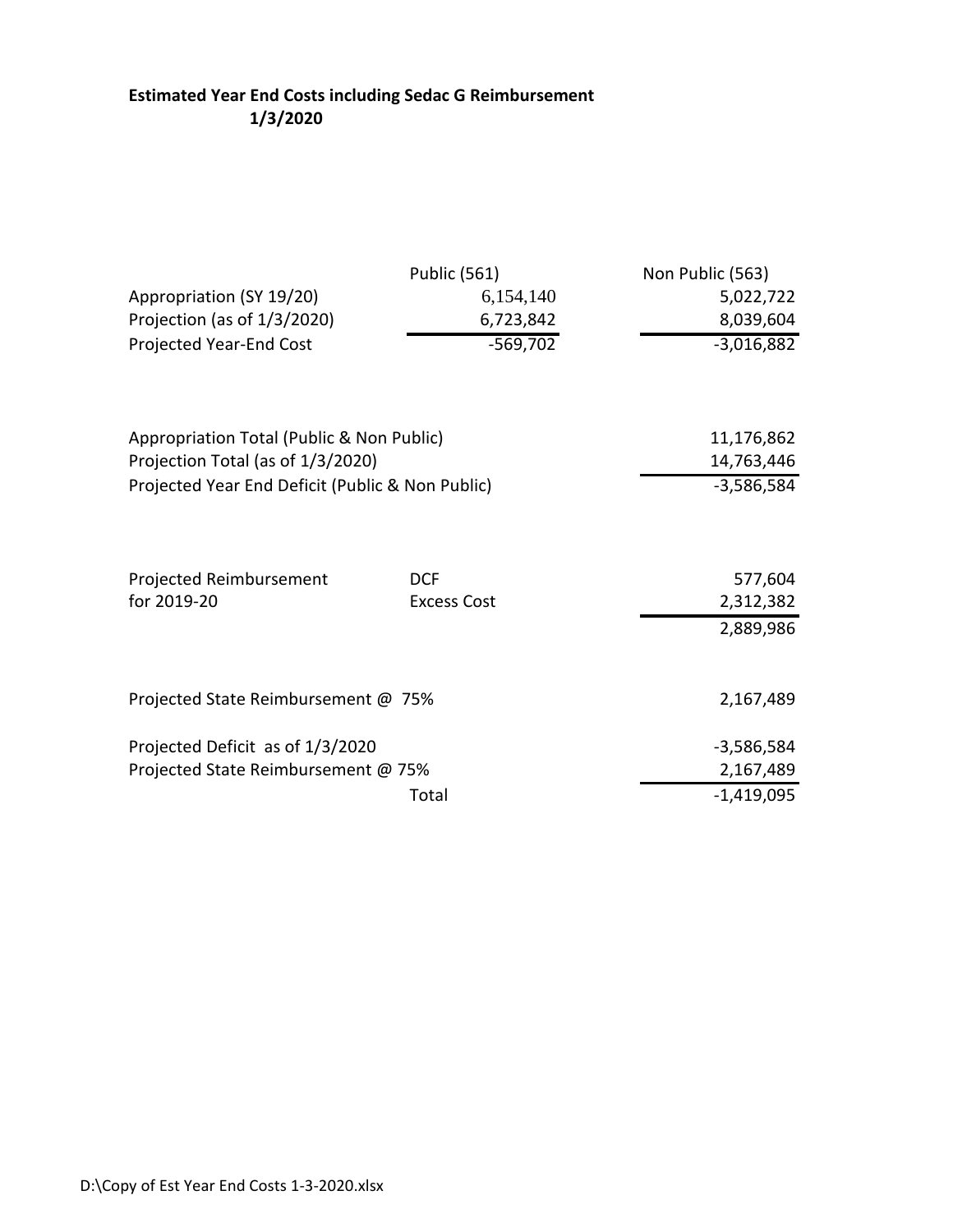| <b>Public School</b> | Tuition   | <b>Non-Public School</b> | Tuition  |
|----------------------|-----------|--------------------------|----------|
| Appropriated         | 6,154,140 | Appropriated             | 5.022    |
| Projected            | 6.723.842 | Projected                | 8.039    |
| Surplus/Deficit      | -569.702  | Surplus/Deficit          | $-3,016$ |

| Summer School-All<br>Students |                      | 447,979     |      | Summer School-All<br>Students |                   |
|-------------------------------|----------------------|-------------|------|-------------------------------|-------------------|
|                               |                      | Yearly Cost | Est. |                               |                   |
| <b>Student Name</b>           | <b>School</b>        |             |      | <b>Student Name</b>           | School            |
|                               | Mill Acad            | 62,088      |      |                               | Susan Wayn        |
|                               | <b>Whitney North</b> | 60,093      |      |                               | IPP/IPPI          |
|                               | Mill Acad            | 62,088      |      |                               | Ives              |
|                               | Mill Acad            | 62,088      |      |                               | <b>IPP</b>        |
|                               | <b>Whitney North</b> | 5,800       |      |                               | Dunbar High       |
|                               | Lyman Hall           | 8,000       | X    |                               | <b>IPP</b>        |
|                               | <b>REF</b>           | 0           |      |                               | IEA 1:1           |
|                               | SAILS                | 133,141     |      |                               | <b>IPP</b>        |
|                               | Mill Acad            | 62,088      |      |                               | Dunbar High       |
|                               | Mill Elem            | 53,444      |      |                               | High Rd (1:1      |
|                               | Village EIBI         | 128,395     |      |                               | Benhaven          |
|                               | <b>Whitney North</b> | 60,093      |      |                               | Grove             |
|                               | Mill Acad            | 41,046      | Χ    |                               | <b>Milestones</b> |
|                               | Mill Acad            | 62,088      |      |                               | <b>Ives</b>       |
|                               | Mill Acad            | 62,088      |      |                               | Gateway St F      |
|                               | Mill Elem            | 65,000      |      |                               | High Rd           |
|                               | Lyman Hall           | 8,000       | Χ    |                               | Common Gro        |
|                               | Mill Acad            | $\Omega$    |      |                               | Milestones        |
|                               | <b>Whitney Acad</b>  | 60,112      |      |                               | Gateway St F      |
|                               | <b>Whitney Acad</b>  | 60,112      |      |                               | Dunbar High       |
|                               | Det/Hosp             | 145,000     | X    |                               | Raymond Hil       |
|                               | <b>Whitney Acad</b>  | 60,112      |      |                               | <b>IEA</b>        |
|                               | <b>Whitney North</b> | 60,093      |      |                               | Foundation        |
|                               | <b>Whitney Acad</b>  | 60,112      |      |                               | <b>Ives</b>       |
|                               | Mill Acad            | 62,088      |      |                               | Adelbrook         |
|                               | Village EIBI         | 128,395     |      |                               | Cedarhurst        |
|                               | <b>Whit North</b>    | 11,017      | X    |                               | High Rd           |
|                               | Aces Acad            | 60,112      |      |                               | Foster            |
|                               | <b>Whitney North</b> | 60,093      |      |                               | <b>IPP</b>        |
|                               | Whitney Acad w/      | 86,745      |      |                               |                   |
|                               | Whitney Acad w/      | 86,745      |      |                               | <b>SES Trans</b>  |
|                               | Village              | 64,357      |      |                               | <b>Ivy Street</b> |
|                               | <b>HTA</b>           | 260,000     |      |                               | ZABA              |
|                               | <b>Whitney North</b> | 60,093      |      |                               | Cedarhurst        |
|                               | Aces Acad            | 62,088      |      |                               | Marrakech         |
|                               | <b>Whitney North</b> | 39,394      | X    |                               | Marrakech         |
|                               | <b>Whitney Acad</b>  | 60,112      |      |                               | High Rd           |
|                               | Mill Acad            | 54,844      |      |                               | Joshua            |
|                               | Mill Elem            | 53,444      |      |                               | Math/Fusion       |
|                               | <b>Whitney Acad</b>  | 104,193     | X    |                               | Gateway St F      |
|                               | Mill Elem            | 65,000      |      |                               | Cedarhurst        |
|                               | Mill Elem            | 65,000      |      |                               | Ben Bronz         |
|                               | Village w/1:1        | 88,569      |      |                               | High Rd           |

| Tuition   | <b>Non-Public School</b> | Tuition      |
|-----------|--------------------------|--------------|
| 6,154,140 | Appropriated             | 5.022.722    |
| 6,723,842 | Projected                | 8,039,604    |
| -569.702  | Surplus/Deficit          | $-3,016,882$ |
|           |                          |              |

|                                      |                    |      | Summer School-All<br><b>Students</b> |                   |                    |      |
|--------------------------------------|--------------------|------|--------------------------------------|-------------------|--------------------|------|
|                                      | 447,979            | Est. |                                      |                   | 267,078            |      |
| <b>School</b>                        | <b>Yearly Cost</b> |      | <b>Student Name</b>                  | <b>School</b>     | <b>Yearly Cost</b> | Est. |
| Mill Acad                            | 62,088             |      |                                      | Susan Wayne       | 87,852             |      |
| <b>Whitney North</b>                 |                    |      |                                      | <b>IPP/IPPI</b>   |                    |      |
| Mill Acad                            | 60,093             |      |                                      | Ives              | 115,200            |      |
| Mill Acad                            | 62,088             |      |                                      | <b>IPP</b>        | 53,000             |      |
| <b>Whitney North</b>                 | 62,088             |      |                                      | Dunbar High Rd    | 90,000<br>31,000   | х    |
|                                      | 5,800<br>8,000     | х    |                                      | <b>IPP</b>        |                    |      |
| Lyman Hall<br>REF                    | 0                  |      |                                      | IEA 1:1           | 90,000             | х    |
| <b>SAILS</b>                         | 133,141            |      |                                      | <b>IPP</b>        | 113,355<br>90,000  |      |
| Mill Acad                            | 62,088             |      |                                      | Dunbar High Rd    | 31,000             | х    |
| Mill Elem                            | 53,444             |      |                                      | High $Rd(1:1)$    | 99,474             |      |
|                                      |                    |      |                                      |                   |                    |      |
| Village EIBI<br><b>Whitney North</b> | 128,395<br>60,093  |      |                                      | Benhaven<br>Grove | 155,069<br>98,400  |      |
| Mill Acad                            | 41,046             | X    |                                      | Milestones        | 129,432            | X    |
| Mill Acad                            | 62,088             |      |                                      | Ives              | 53,000             |      |
| Mill Acad                            | 62,088             |      |                                      | Gateway St Forw   | 5,000              | х    |
| Mill Elem                            | 65,000             |      |                                      | High Rd           | 92,170             |      |
| Lyman Hall                           | 8,000              | X    |                                      | Common Ground     | 25,000             | X    |
| Mill Acad                            | 0                  |      |                                      | Milestones        | 129,432            |      |
| <b>Whitney Acad</b>                  | 60,112             |      |                                      | Gateway St Forw   | 5,000              | Х    |
| <b>Whitney Acad</b>                  | 60,112             |      |                                      | Dunbar High Rd    | 31,000             | X    |
| Det/Hosp                             | 145,000            | х    |                                      | Raymond Hill      | 75,784             | X    |
| <b>Whitney Acad</b>                  | 60,112             |      |                                      | <b>IEA</b>        | 61,202             | х    |
| <b>Whitney North</b>                 | 60,093             |      |                                      | Foundation        | 67,500             |      |
| <b>Whitney Acad</b>                  | 60,112             |      |                                      | Ives              | 153,000            |      |
| Mill Acad                            | 62,088             |      |                                      | Adelbrook         | 91,980             |      |
| Village EIBI                         | 128,395            |      |                                      | Cedarhurst        | 54,448             |      |
| Whit North                           | 11,017             | X    |                                      | High Rd           | 58,410             | х    |
| Aces Acad                            | 60,112             |      |                                      | Foster            | 59,000             |      |
| <b>Whitney North</b>                 | 60,093             |      |                                      | IPP               | 90,000             |      |
| Whitney Acad w/                      | 86,745             |      |                                      |                   | 115,000            |      |
| Whitney Acad w/                      | 86,745             |      |                                      | <b>SES Trans</b>  | 37,500             | х    |
| Village                              | 64,357             |      |                                      | <b>Ivy Street</b> | 344,131            | х    |
| HTA                                  | 260,000            |      |                                      | ZABA              | 106,000            | х    |
| <b>Whitney North</b>                 | 60,093             |      |                                      | Cedarhurst        | 52,170             |      |
| Aces Acad                            | 62,088             |      |                                      | Marrakech         | 20,000             | х    |
| <b>Whitney North</b>                 | 39,394             | х    |                                      | Marrakech         | 20,000             | х    |
| <b>Whitney Acad</b>                  | 60,112             |      |                                      | High Rd           | 58,410             |      |
| Mill Acad                            | 54,844             |      |                                      | Joshua            | 69,363             |      |
| Mill Elem                            | 53,444             |      |                                      | Math/Fusion       | 35,000             |      |
| <b>Whitney Acad</b>                  | 104,193            | X    |                                      | Gateway St Forw   | 5,000              |      |
| Mill Elem                            | 65,000             |      |                                      | Cedarhurst        | 61,420             |      |
| Mill Elem                            | 65,000             |      |                                      | Ben Bronz         | 58,760             |      |
| Village w/1:1                        | 88,569             |      |                                      | High Rd           | 100,404            | х    |
|                                      |                    |      |                                      |                   |                    |      |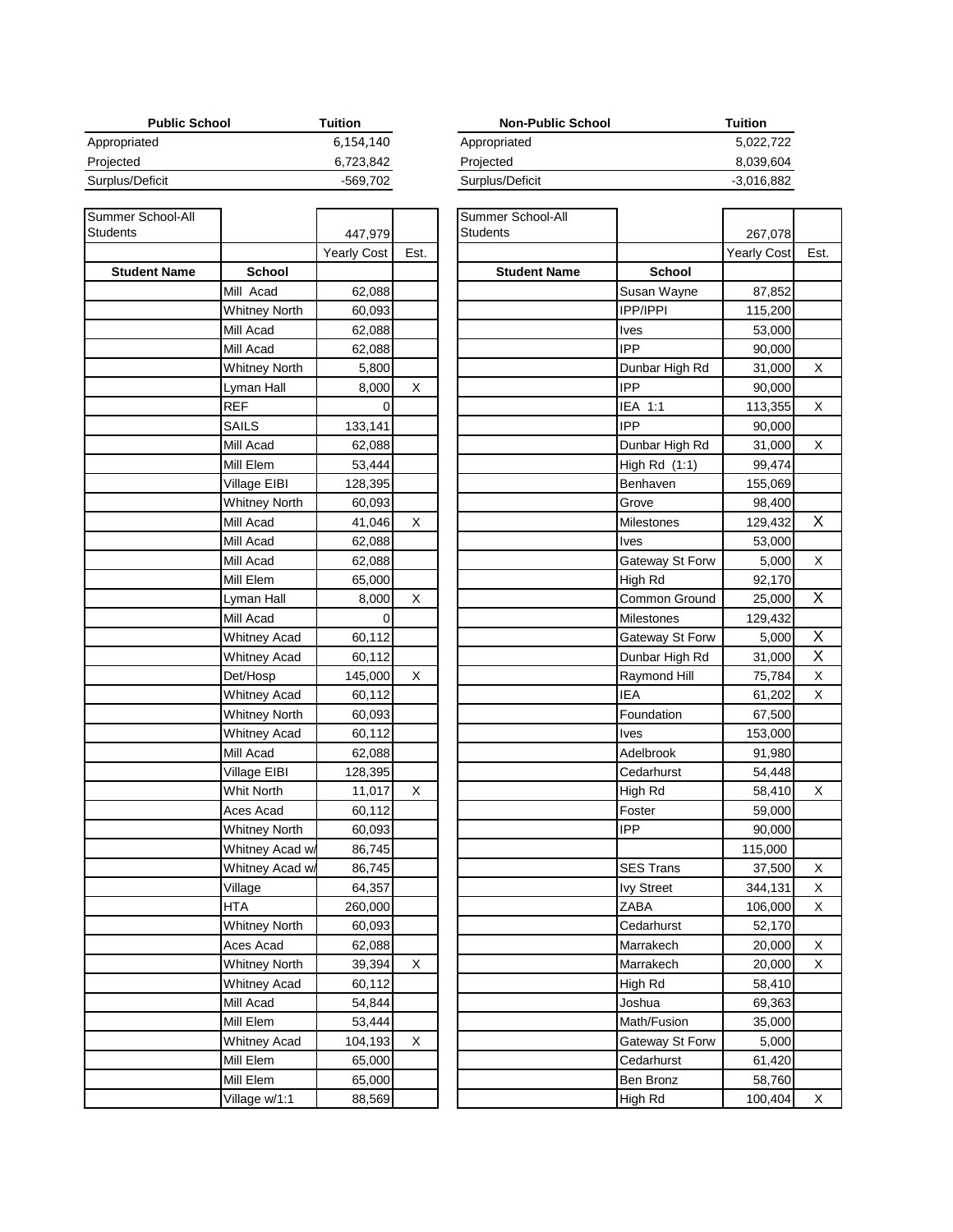|       | Vill EIBI                | 128,395     |   |  | Speech Acad           | 90,000  |
|-------|--------------------------|-------------|---|--|-----------------------|---------|
|       | Mill Elem                | 65,000      |   |  | Ives                  | 53,000  |
|       | Monroe HS                | 15,000      | Χ |  | ZABA                  | 110,000 |
|       | <b>NH Magnet</b>         | 525,000     | X |  | Webb                  | 56,240  |
|       | Mill Elem                | 80,102      | X |  | Foster                | 59,000  |
|       | <b>Whitney Acad</b>      | 60,112      |   |  | Foster                | 59,000  |
|       | <b>SAILS</b>             | 133,141     |   |  | Cedarhurst            | 60,092  |
|       | <b>CREC</b> (in-district | 15,000      | X |  | High Rd               | 17,523  |
|       | Mill Elem                | 91,633      |   |  | <b>IPPI</b>           | 64,000  |
|       | Whit Acad                | 62,088      |   |  | Marrakech             | 20,000  |
|       | Mill Acad                | 62,088      |   |  | Foundation            | 67,500  |
|       | Village EIBI             | 128,395     |   |  | <b>IEA</b>            | 46,270  |
|       | Village                  | 64,357      |   |  | <b>Benhaven Trans</b> | 24,000  |
|       | Village                  | 64,357      | X |  | High Rd               | 58,410  |
|       | SAILS                    | 133,141     |   |  | Foundation            | 67,500  |
|       | Whit Acad                | 86,745      |   |  | Pathways              | 67,404  |
|       | Village                  | 64,357      |   |  | Foster                | 59,000  |
|       | Whit Acad 1:1            | 86,745      |   |  | Foster                | 59,000  |
|       | 0                        | $\mathbf 0$ |   |  |                       | 17,968  |
|       | Whit Acad                |             |   |  | <b>IPP</b>            | 84,789  |
|       |                          | 60,112      |   |  | <b>IPPI</b>           |         |
|       | Whit North               | 60,093      |   |  | <b>IPP</b>            | 64,000  |
|       | Village EIBI             | 128,395     |   |  |                       | 72,000  |
|       | <b>SAILS</b>             | 133,141     |   |  | <b>Whitney Hall</b>   | 39,188  |
|       | Village (DCF)            | 64,357      |   |  | Raymond Hill          | 75,784  |
|       | <b>Whitney North</b>     | 60,093      |   |  | <b>Whitney Hall</b>   | 69,525  |
|       | Mill Acad                | 62,088      | X |  | Adelbrook             | 90,687  |
|       | <b>Whitney North</b>     | 60,093      |   |  | <b>IPP</b>            | 90,000  |
|       | Lyman Hall               | 8,000       | X |  | Hope                  | 85,000  |
|       | Mill Elem                | 65,000      |   |  | IPP (Ross/Wood)       | 90,000  |
|       | <b>CES Therapy Da</b>    | 66,536      |   |  | Foster                | 59,000  |
|       | Village/1:1              | 90,990      |   |  | Foster (9/9)          | 59,000  |
|       | Mill Elem                | 65,000      |   |  | High Rd               | 58,410  |
|       | Lyman Hall               | 8,000       | X |  | Cedarhurst            | 61,420  |
|       | Whit Acad                | 60,112      |   |  | High Rd               | 58,410  |
|       | Village                  | 64,357      |   |  | Northwest Village     | 34,921  |
|       | <b>Whitney North</b>     | 55,085      |   |  | Ives                  | 53,000  |
|       | <b>Bristol PS</b>        | 11,000      | X |  | Milestones            | 115,027 |
|       | EIBI                     | 128,395     |   |  | <b>IPP</b>            | 90,000  |
|       | Village/1:1              | 90,990      |   |  | Woodhouse             | 72,250  |
|       | Mill Elem                | 65,000      |   |  | Gateway St Forw       | 5,000   |
|       |                          |             |   |  | Northwest Village     | 102,319 |
| Count | 81                       |             |   |  | <b>IPP</b>            | 90,000  |
|       |                          |             |   |  | Foster                | 59,000  |
|       |                          |             |   |  | Woodhouse             | 72,250  |
|       |                          |             |   |  | Hope                  | 85,000  |
|       |                          |             |   |  | Hope                  | 85,000  |
|       |                          |             |   |  | Foundation            | 67,500  |
|       |                          |             |   |  | Milestones            | 129,432 |
|       |                          |             |   |  | Northwest Village     | 116,531 |
|       |                          |             |   |  | Ben Bronz             | 58,760  |
|       |                          |             |   |  | <b>IPP</b>            | 90,000  |
|       |                          |             |   |  | Foundation            | 67,500  |
|       |                          |             |   |  |                       |         |

| Vill EIBI            | 128,395           |   | Speech Acad<br>90,000                 | х |
|----------------------|-------------------|---|---------------------------------------|---|
| Mill Elem            | 65,000            |   | 53,000<br>Ives                        |   |
| Monroe HS            | 15,000            | х | ZABA<br>110,000                       | х |
| <b>NH Magnet</b>     | 525,000           | х | Webb<br>56,240                        |   |
| Mill Elem            | 80,102            | X | Foster<br>59,000                      |   |
| <b>Whitney Acad</b>  | 60,112            |   | Foster<br>59,000                      |   |
| <b>SAILS</b>         | 133,141           |   | Cedarhurst<br>60,092                  |   |
| CREC (in-district    | 15,000            | х | High Rd<br>17,523                     |   |
| Mill Elem            | 91,633            |   | <b>IPPI</b><br>64,000                 |   |
| Whit Acad            | 62,088            |   | Marrakech<br>20,000                   | X |
| Mill Acad            | 62,088            |   | Foundation<br>67,500                  |   |
| Village EIBI         | 128,395           |   | <b>IEA</b><br>46,270                  |   |
| Village              | 64,357            |   | <b>Benhaven Trans</b><br>24,000       | х |
| Village              | 64,357            | X | High Rd<br>58,410                     | X |
| <b>SAILS</b>         | 133,141           |   | Foundation<br>67,500                  |   |
| Whit Acad            | 86,745            |   | Pathways<br>67,404                    | X |
| Village              | 64,357            |   | Foster<br>59,000                      |   |
| Whit Acad 1:1        | 86,745            |   | 59,000<br>Foster                      |   |
| 0                    | 0                 |   | 17,968                                | х |
| Whit Acad            | 60,112            |   | <b>IPP</b><br>84,789                  |   |
| Whit North           | 60,093            |   | IPPI<br>64,000                        |   |
| Village EIBI         | 128,395           |   | <b>IPP</b><br>72,000                  | X |
| <b>SAILS</b>         | 133,141           |   | <b>Whitney Hall</b><br>39,188         | X |
| Village (DCF)        | 64,357            |   | Raymond Hill<br>75,784                | х |
| <b>Whitney North</b> | 60,093            |   | <b>Whitney Hall</b><br>69,525         | X |
| Mill Acad            | 62,088            | X | Adelbrook<br>90,687                   |   |
| <b>Whitney North</b> | 60,093            |   | <b>IPP</b><br>90,000                  |   |
| Lyman Hall           | 8,000             | х | 85,000<br>Hope                        |   |
| Mill Elem            | 65,000            |   | IPP (Ross/Wood)<br>90,000             |   |
| CES Therapy Da       | 66,536            |   | Foster<br>59,000                      |   |
| Village/1:1          | 90,990            |   | Foster (9/9)<br>59,000                | х |
| Mill Elem            | 65,000            |   | 58,410<br>High Rd                     | X |
| Lyman Hall           | 8,000             | х | Cedarhurst<br>61,420                  |   |
| Whit Acad            |                   |   | High Rd                               |   |
| Village              | 60,112<br>64,357  |   | 58,410<br>Northwest Village<br>34,921 | х |
| <b>Whitney North</b> | 55,085            |   | 53,000<br>Ives                        |   |
| <b>Bristol PS</b>    | 11,000            | X | Milestones<br>115,027                 | х |
| EIBI                 |                   |   | <b>IPP</b><br>90,000                  |   |
| Village/1:1          | 128,395<br>90,990 |   | Woodhouse<br>72,250                   | X |
| Mill Elem            |                   |   |                                       |   |
|                      | 65,000            |   | Gateway St Forw<br>5,000              | х |
|                      |                   |   | Northwest Village<br>102,319          | х |
| 81                   |                   |   | <b>IPP</b><br>90,000                  |   |
|                      |                   |   | Foster<br>59,000                      |   |
|                      |                   |   | Woodhouse<br>72,250                   | Х |
|                      |                   |   | 85,000<br>Hope                        | X |
|                      |                   |   | Hope<br>85,000                        | X |
|                      |                   |   | Foundation<br>67,500                  |   |
|                      |                   |   | Milestones<br>129,432                 |   |
|                      |                   |   | Northwest Village<br>116,531          | х |
|                      |                   |   | Ben Bronz<br>58,760                   | X |
|                      |                   |   | <b>IPP</b><br>90,000                  |   |
|                      |                   |   | Foundation<br>67,500                  |   |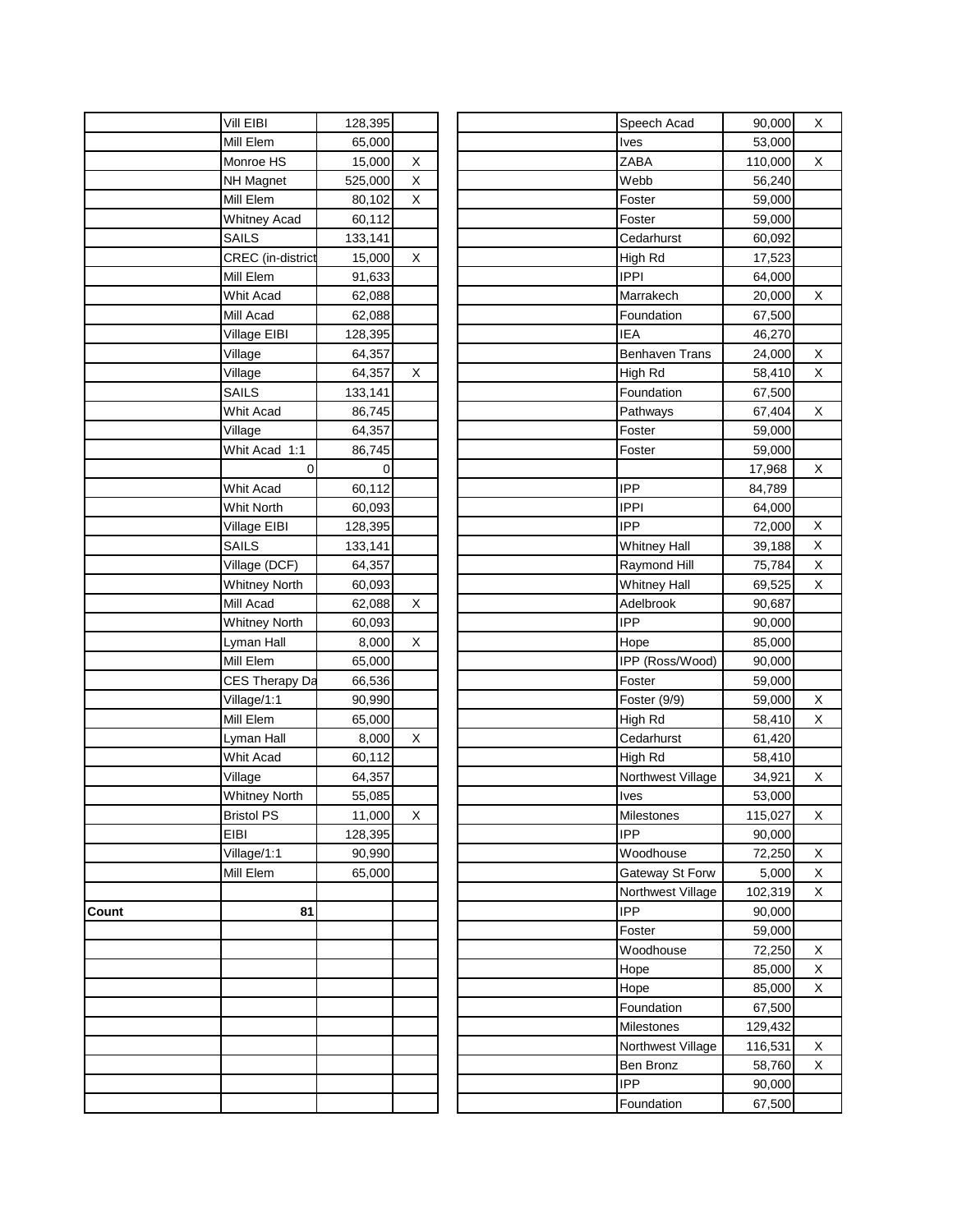|                                        |         |            |   |  | Dunbar High Rd    | 31,000  |
|----------------------------------------|---------|------------|---|--|-------------------|---------|
| <b>Related Services</b>                | Village | 50,000.00  | х |  | Foundation        | 67,500  |
| <b>Rrelated Svcs/Resource WIMS 1:1</b> |         | 100,000.00 | X |  | St. Vincent's     | 106,116 |
|                                        |         |            |   |  | 1:1               | 40,000  |
|                                        |         |            |   |  | Foundation        | 67,500  |
|                                        |         |            |   |  | Woodhouse         | 72,250  |
|                                        |         |            |   |  | <b>REF</b>        | 60,000  |
| <b>Totals</b>                          |         | 6,723,842  |   |  | Northwest Village | 60.440  |

|                                        |         |            |   | <b>COUNT</b>  | 110                   |           |          |
|----------------------------------------|---------|------------|---|---------------|-----------------------|-----------|----------|
|                                        |         |            |   | <b>Totals</b> |                       | 7,834,173 |          |
|                                        |         |            |   |               |                       |           |          |
|                                        |         |            |   |               | High Rd               | 61,647    |          |
|                                        |         |            |   |               | Dunbar High Rd        | 31,000    |          |
|                                        |         |            |   |               | High Rd               | 56,359    |          |
|                                        |         |            |   |               | Wheeler               | 13,095    | X        |
|                                        |         |            |   |               | <b>IPPI Naug</b>      | 122,590   |          |
|                                        |         |            |   |               | Cedarhurst            | 57,768    |          |
|                                        |         |            |   |               | <b>Benhaven Trans</b> | 24,000    | X        |
|                                        |         |            |   |               | Rehab Assoc-SpL       | 8,000     | X        |
|                                        |         |            |   |               | <b>Milestones</b>     | 129,432   |          |
| Totals                                 |         | 6,723,842  |   |               | Northwest Village     | 60,440    | $\times$ |
|                                        |         |            |   |               | <b>REF</b>            | 60,000    | X        |
|                                        |         |            |   |               | Woodhouse             | 72,250    | $\times$ |
|                                        |         |            |   |               | Foundation            | 67,500    |          |
|                                        |         |            |   |               | 1:1                   | 40,000    |          |
| <b>Rrelated Svcs/Resource WIMS 1:1</b> |         | 100,000.00 | X |               | St. Vincent's         | 106,116   |          |
| <b>Related Services</b>                | Village | 50,000.00  | X |               | Foundation            | 67,500    |          |
|                                        |         |            |   |               | Dunbar High Rd        | 31,000    |          |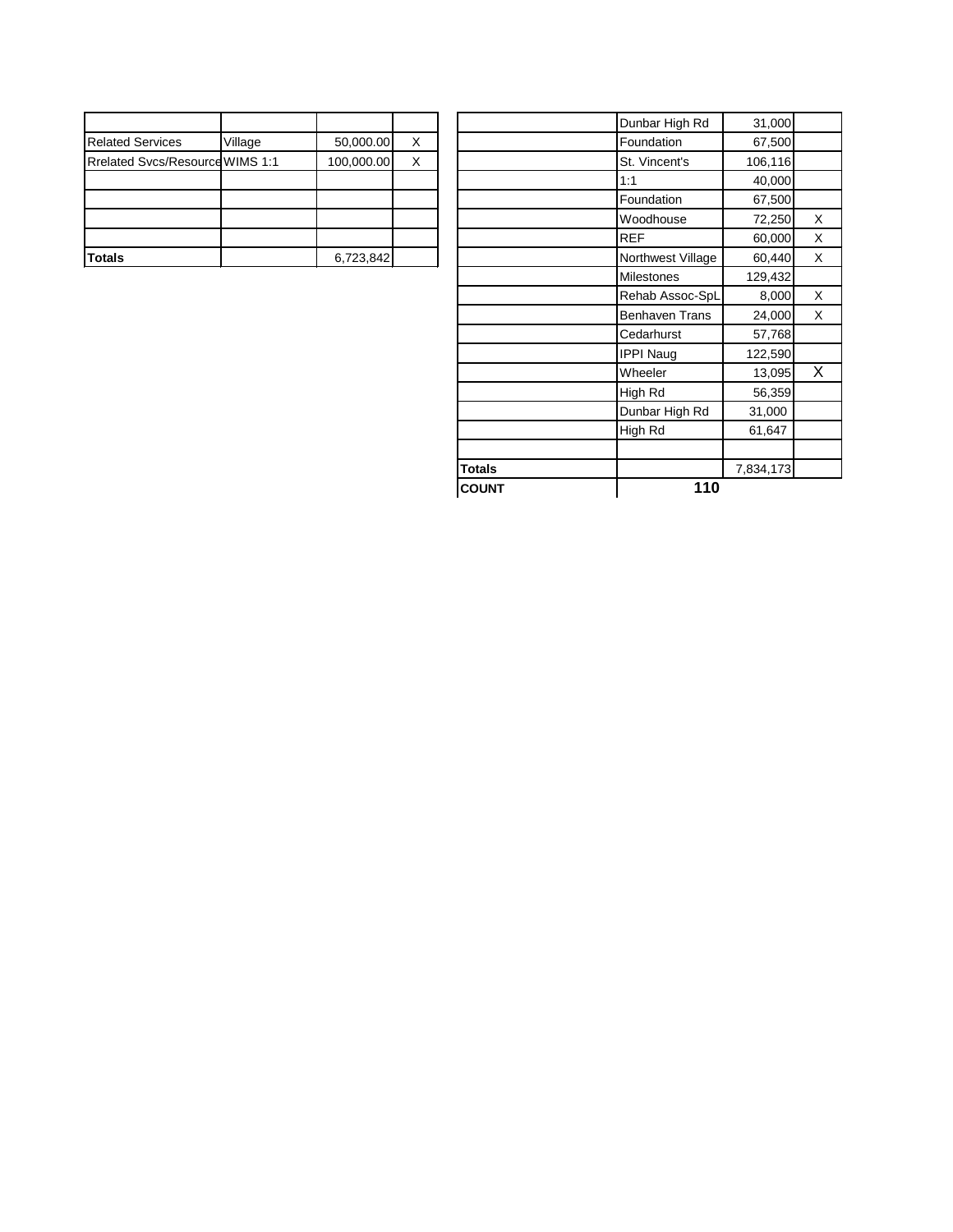# **Whitson-Hamden Public Schools**

**Prepaid Account Summary** 

| <b>School</b>                           | <b>Students</b> |            |              | <b>Adults</b>     |          |                   | <b>Total</b>        |
|-----------------------------------------|-----------------|------------|--------------|-------------------|----------|-------------------|---------------------|
|                                         | $Pos +$         | $Neq -$    | <b>Total</b> | $Pos +$           | Neg-     | <b>Total</b>      |                     |
| 00080 - Alice Peck School               | 1184.62         | $-127.70$  | 1056.92      | 6.50              | $-1.00$  | 5.50              | 1062.42             |
| 00012 - Bear Path Elementary School     | 6228.32         | $-626.91$  | 5601.41      | 3.00              | 0.00     | 3.00 <sub>1</sub> | 5604.41             |
| 00002 - Church Street Elementary School | 1559.35         | $-611.25$  | 948.10       | 19.75             | 0.00     | 19.75             | 967.85              |
| 00003 - Dunbar Hill Elementary School   | 3324.26         | $-567.25$  | 2757.01      | 81.60             | $-0.45$  | 81.15             |                     |
| 00061 - Hamden High School              | 17594.85        | $-508.70$  | 17086.15     | 5.35              | 0.00     | 5.35              | 2838.16<br>17091.50 |
| 00052 - Hamden Middle School            | 10141.00        | $-135.95$  | 10005.05     | 0.00 <sub>1</sub> | 0.00     | 0.00              |                     |
| 00004 - Helen Street Elementary School  | 2107.24         | $-887.96$  | 1219.28      | 0.10              | $-0.65$  | $-0.55$           | 10005.05            |
| 00011 - Ridge Hill Elementary School    | 2921.31         | $-726.00$  | 2195.31      | 4.50              | 0.00     |                   | 1218.73             |
| 00001 - Shepherd Glen Elementary School | 1923.62         | $-1198.89$ | 724.73       | 2.50              | 0.00     | 4.50              | 2199.81             |
| 00010 - Spring Glen Elementary School   | 5535.17         | $-186.43$  | 5348.74      | 6.50              | $-17.50$ | 2.50              | 727.23              |
| 00014 - West Woods Elementary School    | 7259.55         | $-809.60$  | 6449.95      | 58.50             |          | $-11.00$          | 5337.74             |
| <b>District Staff</b>                   |                 |            |              | 292.45            | 0.00     | 58.50             | 6508.45             |
| Totals:                                 | 59779.29        |            |              |                   | $-54.80$ | 237.65            | 237.65              |
|                                         |                 | $-6386.64$ | 53392.65     | 480.75            | $-74.40$ | 406.35            | 53799.00            |

1/3/2020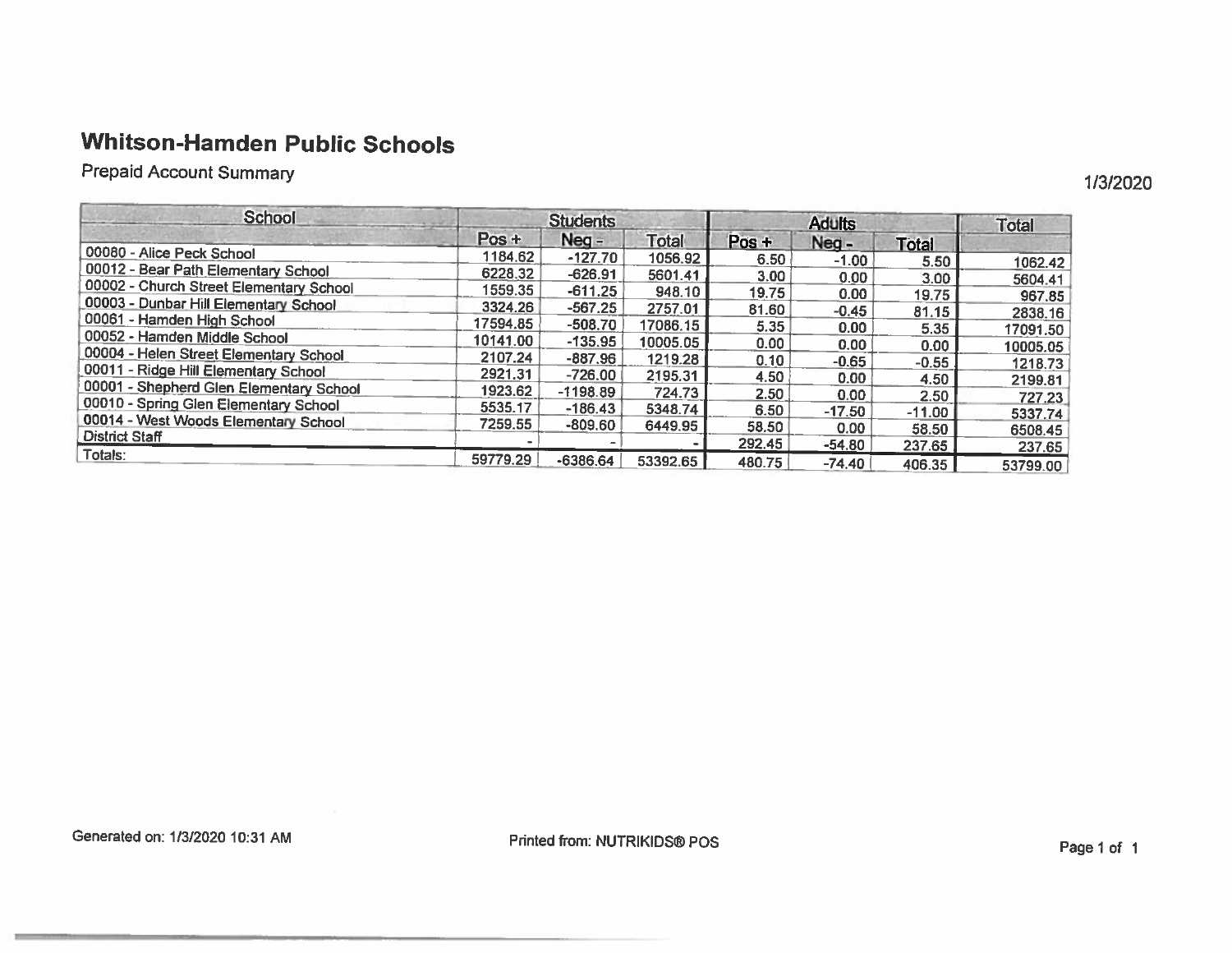## 11:53 AM HAMEN PUBLIC SCOOLS FOOD SERVICE 01/10/20 **Balance Sheet** As of December 31, 2019

|                                                                                                                                           | Dec 31, 19               |
|-------------------------------------------------------------------------------------------------------------------------------------------|--------------------------|
| <b>ASSETS</b><br><b>Current Assets</b><br><b>Checking/Savings</b><br><b>Cash TD Bank</b>                                                  | 475,054.13               |
| <b>Total Checking/Savings</b>                                                                                                             | 475,054.13               |
| <b>Accounts Receivable</b><br><b>Federal Grant Receivabe</b>                                                                              | 175,000.00               |
| <b>Total Accounts Receivable</b>                                                                                                          | 175,000.00               |
| <b>Total Current Assets</b>                                                                                                               | 650,054.13               |
| <b>Fixed Assets</b><br><b>Furniture and Equipment</b>                                                                                     | 92,869.17                |
| <b>Total Fixed Assets</b>                                                                                                                 | 92,869.17                |
| <b>TOTAL ASSETS</b>                                                                                                                       | 742,923.30               |
| <b>LIABILITIES &amp; EQUITY</b><br><b>Liabilities</b><br><b>Current Liabilities</b><br><b>Accounts Payable</b><br><b>Accounts Payable</b> | 253,941.71               |
| <b>Total Accounts Payable</b>                                                                                                             | 253,941.71               |
| <b>Total Current Liabilities</b>                                                                                                          | 253,941.71               |
| <b>Total Liabilities</b>                                                                                                                  | 253,941.71               |
| <b>Equity</b><br><b>Fund Balance</b><br><b>Net Income</b>                                                                                 | 320,237.57<br>168,744.02 |
| <b>Total Equity</b>                                                                                                                       | 488,981.59               |
| <b>TOTAL LIABILITIES &amp; EQUITY</b>                                                                                                     | 742.923.30               |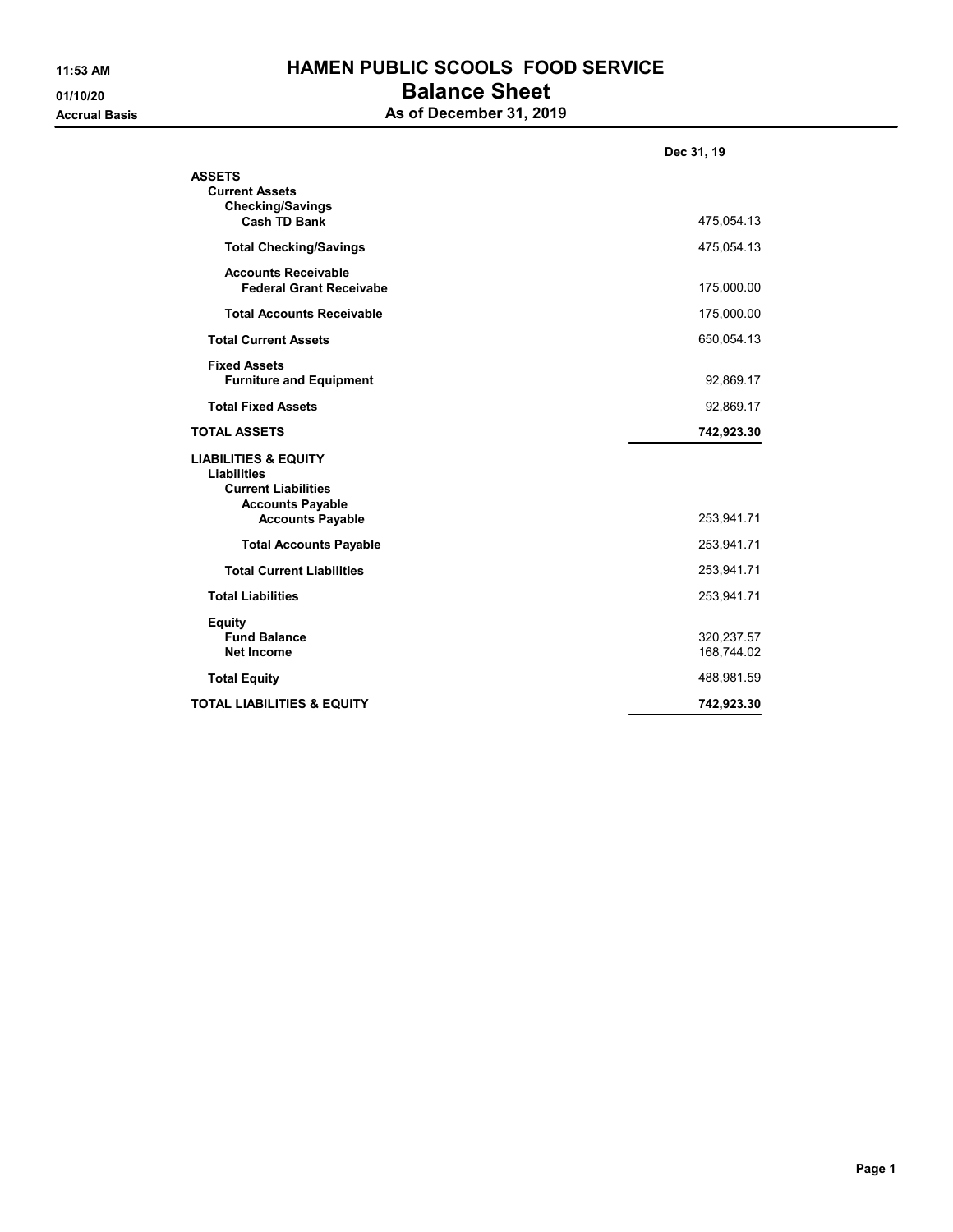## 11:50 AM **HAMEN PUBLIC SCOOLS FOOD SERVICE** 01/10/20 Profit & Loss Accrual Basis **Accrual Basis July through December 2019**

|                                                                                                                                                                                      | <b>Jul - Dec 19</b>                                                  |
|--------------------------------------------------------------------------------------------------------------------------------------------------------------------------------------|----------------------------------------------------------------------|
| <b>Ordinary Income/Expense</b><br>Income                                                                                                                                             |                                                                      |
| <b>Cafeteria Sales</b><br><b>Food Sales</b><br><b>Grant Income</b>                                                                                                                   | 261,917.07<br>32,336.91<br>608,612.71                                |
| <b>Total Income</b>                                                                                                                                                                  | 902,866.69                                                           |
| <b>Cost of Goods Sold</b><br><b>Management Fee</b>                                                                                                                                   | 846,870.96                                                           |
| <b>Total COGS</b>                                                                                                                                                                    | 846,870.96                                                           |
| <b>Gross Profit</b>                                                                                                                                                                  | 55,995.73                                                            |
| <b>Expense</b><br><b>Bank Service Charges</b><br><b>Equipment Supplies</b><br><b>Meal Reimbursement</b><br><b>Refunds</b><br><b>Repairs and Maintenance</b><br><b>Septic Service</b> | 1,721.28<br>34,255.72<br>144.45<br>1,163.12<br>34,304.59<br>6,772.00 |
| <b>Total Expense</b>                                                                                                                                                                 | 78,361.16                                                            |
| <b>Net Ordinary Income</b>                                                                                                                                                           | $-22,365.43$                                                         |
| <b>Other Income/Expense</b><br><b>Other Income</b><br><b>Interest Income</b>                                                                                                         | 118.66                                                               |
| <b>Total Other Income</b>                                                                                                                                                            | 118.66                                                               |
| <b>Net Other Income</b>                                                                                                                                                              | 118.66                                                               |
| Net Income                                                                                                                                                                           | $-22,246.77$                                                         |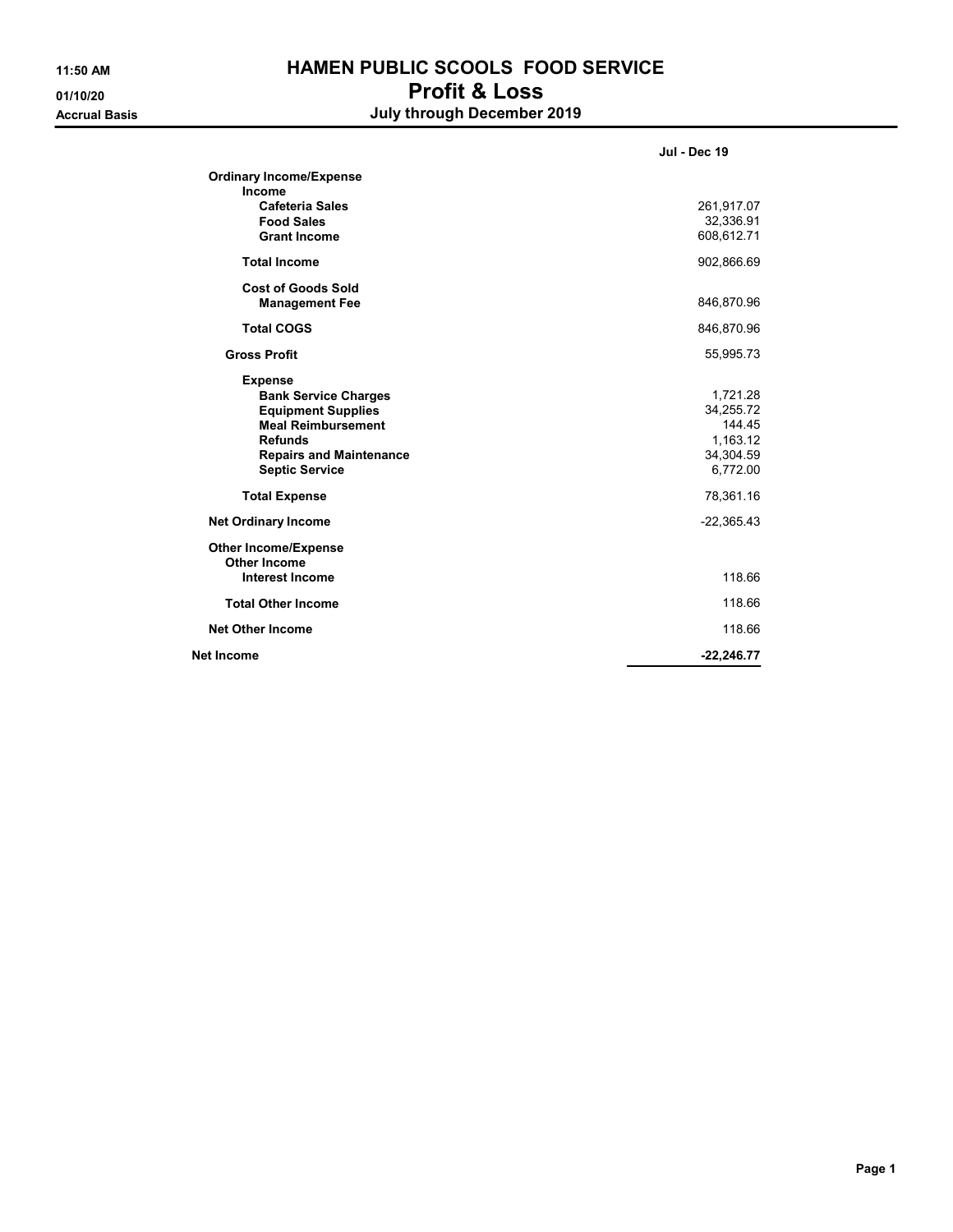12/23/2015 11:10 AM

k,

 $-1$ 

|                                          | <b>HAMDEN PUBLIC SCHOOLS</b>                                                                                                                                                          |
|------------------------------------------|---------------------------------------------------------------------------------------------------------------------------------------------------------------------------------------|
|                                          | <b>TRANSFER REQUEST FORM</b>                                                                                                                                                          |
| TO:<br><b>SUBJECT:</b><br>DATE:<br>FROM: | <b>FINANCE OFFICE</b><br><b>Requisition # (If Applicable)</b><br><b>BUDGET TRANSFER REQUEST</b><br>Process Requisition: (Yes/No)<br>For:<br><b>Submitted by:</b><br>School/Department |
|                                          | <b>Principal/Director</b><br><b>Signature</b>                                                                                                                                         |
|                                          | Does this Request involve a Pending Requisition 7 (Yes / No)                                                                                                                          |
| <b>AMOUNT</b>                            | <b>ACCOUNT (# &amp; Name)</b>                                                                                                                                                         |
| 000.00                                   | 642<br>From:                                                                                                                                                                          |
|                                          | 4300644<br>To:                                                                                                                                                                        |
| <b>Reason for Transfer:</b>              | World Book unlinesubscription                                                                                                                                                         |
|                                          |                                                                                                                                                                                       |
|                                          |                                                                                                                                                                                       |
| <b>AMOUNT</b>                            | <b>ACCOUNT (# &amp; Name)</b>                                                                                                                                                         |
|                                          | From:                                                                                                                                                                                 |
|                                          | To:                                                                                                                                                                                   |
| <b>Reason for Transfer:</b>              | <u> 1980 - Jan James, martin de la populación de la propia de la populación de la populación de la populación de</u>                                                                  |
|                                          |                                                                                                                                                                                       |
|                                          |                                                                                                                                                                                       |
|                                          |                                                                                                                                                                                       |
| Process Pending Requisition (Yes / No) : | <u> La Carlo de la Carlo de la Carlo de la Carlo de la Carlo de la Carlo de la Carlo de la Carlo de la Carlo de l</u>                                                                 |
|                                          | Date Req. Approved:                                                                                                                                                                   |

U:\BUDGET TRANSFERS\1 Budget Transfer Request Forms\dec 10 2015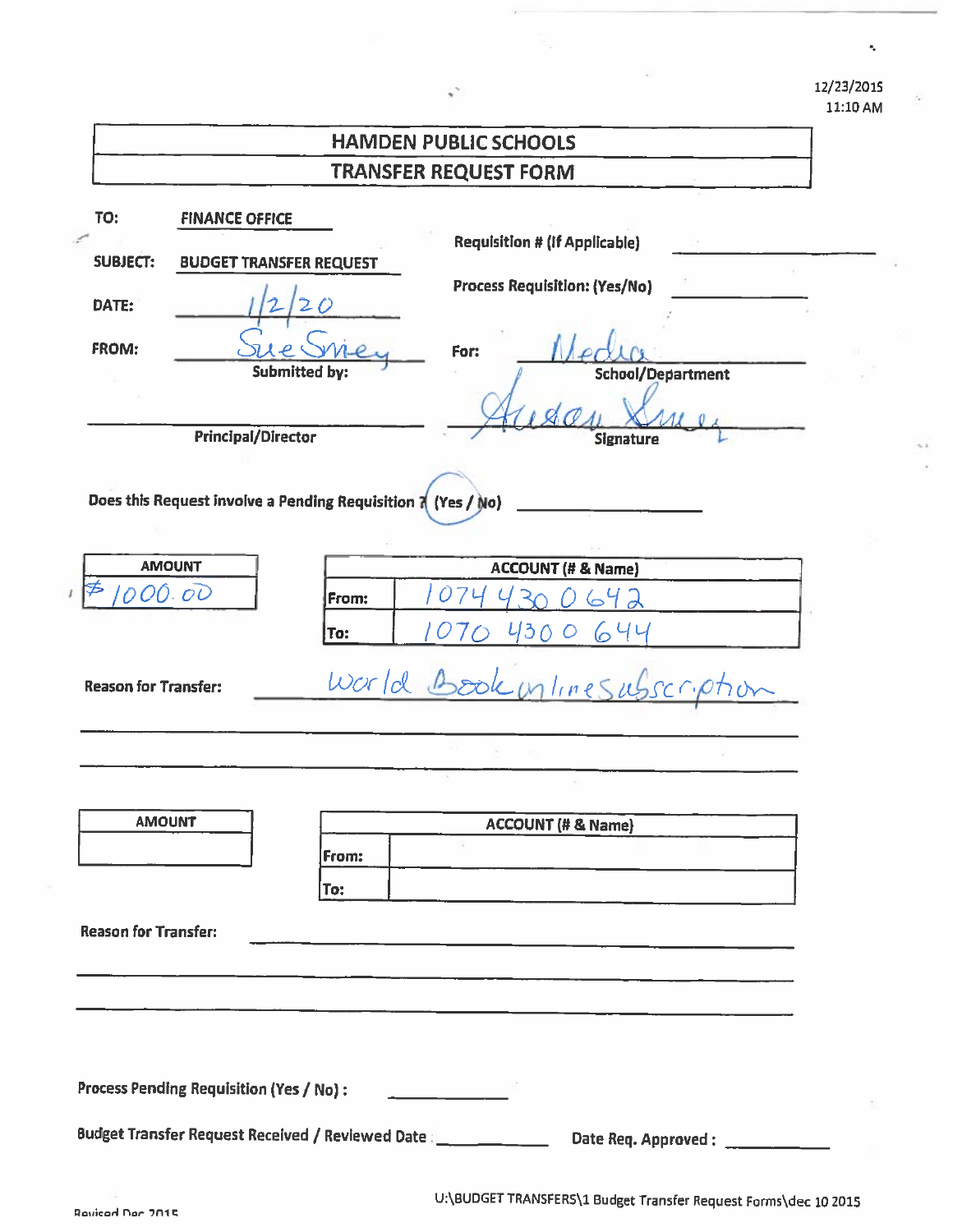#### 12/23/2015 11:10 AM

 $\tilde{\gamma}$ 

|                                                        |                                                         | <b>HAMDEN PUBLIC SCHOOLS</b>                                                                              |
|--------------------------------------------------------|---------------------------------------------------------|-----------------------------------------------------------------------------------------------------------|
|                                                        |                                                         | <b>TRANSFER REQUEST FORM</b>                                                                              |
| <b>TO:</b><br><b>SUBJECT:</b><br>DATE:<br><b>FROM:</b> | <b>FINANCE OFFICE</b><br><b>BUDGET TRANSFER REQUEST</b> | <b>Requisition # (If Applicable)</b><br>Process Requisition: (Yes/No)<br>For:                             |
|                                                        | <b>Submitted by:</b>                                    | School/Department<br><b>Signature</b>                                                                     |
|                                                        | Principal/Director                                      | Does this Request involve a Pending Requisition 7 (Yes / No)                                              |
|                                                        | <b>AMOUNT</b>                                           | <b>ACCOUNT (# &amp; Name)</b>                                                                             |
|                                                        | 00.00                                                   | $(30 - 0)$<br>$\mathcal{D}$<br>739<br>O7<br>From:                                                         |
| <b>Reason for Transfer:</b>                            |                                                         | 70-430-0-644<br>To:<br>ork<br>101e                                                                        |
|                                                        |                                                         |                                                                                                           |
|                                                        | <b>AMOUNT</b>                                           | ACCOUNT (# & Name)                                                                                        |
| \$2300.00                                              |                                                         | $\sim$<br>$1 - 050 - 430 - 1 - 642$<br>From:                                                              |
|                                                        |                                                         | 1-070-430-0-644<br>To:                                                                                    |
| <b>Reason for Transfer:</b>                            |                                                         | <u>mline</u> subscript                                                                                    |
|                                                        | <b>Process Pending Requisition (Yes / No):</b>          |                                                                                                           |
|                                                        |                                                         | Date Req. Approved: _____________<br>Budget Transfer Request Received / Reviewed Date   _________________ |

×,

v.